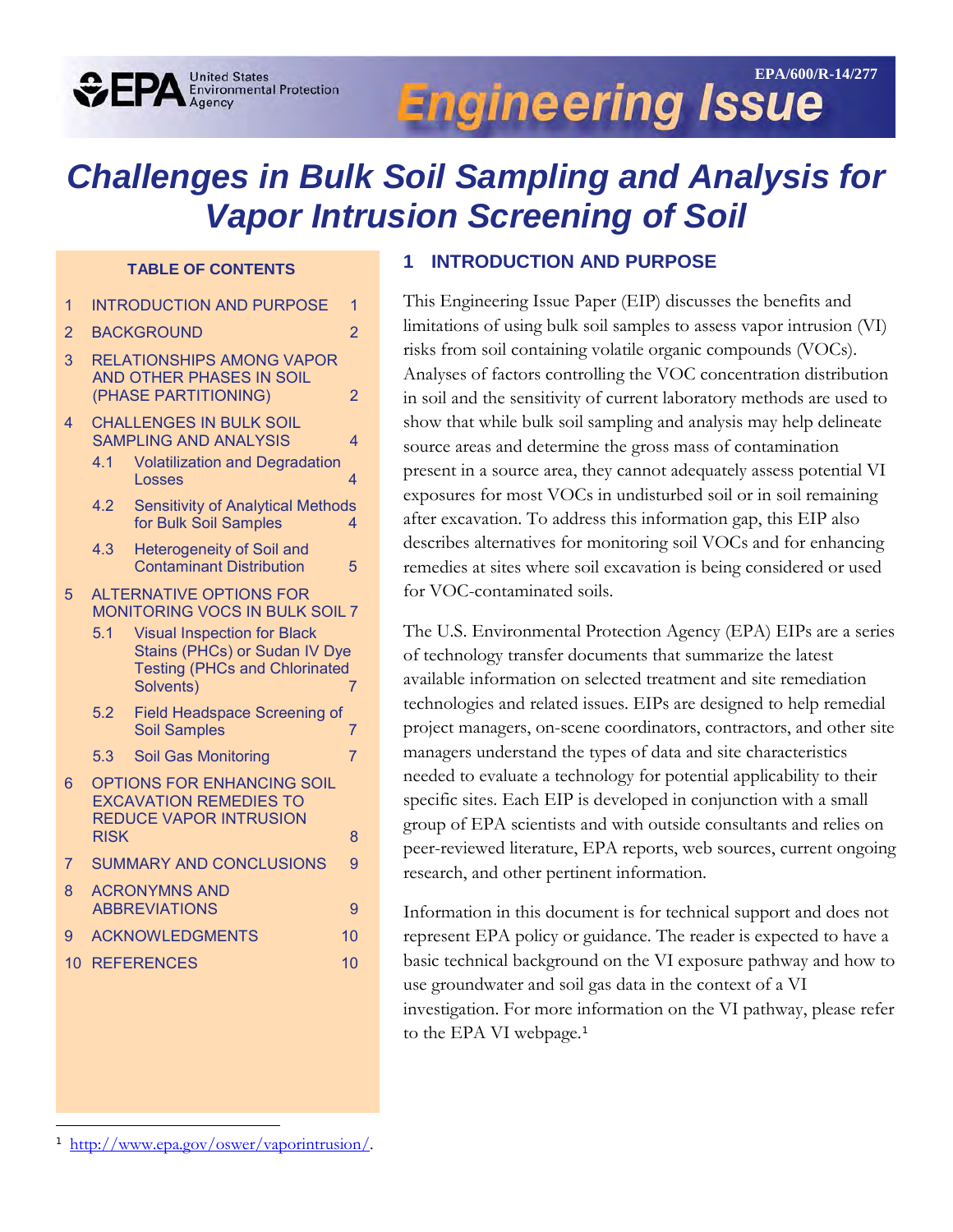#### <span id="page-1-0"></span>**2 BACKGROUND**

The 2002 draft EPA VI guidance and the 2015 EPA *Technical Guide for Assessing and Mitigating the Vapor Intrusion Pathway* recommend against using bulk soil VOC concentrations for screening the VI pathway or for deciding when no further action is needed at VI sites (U.S. EPA, 2002b; 2015). The reasons for this guidance include VOC losses during bulk soil sampling and analysis and uncertainties associated with soil partitioning calculations.<sup>[2](#page-1-2)</sup> However, both documents note that bulk soil samples are useful for determining the chemical composition and general location of contamination in soil including whether nonaqueous phase liquid (NAPL) is present.

VOC losses during sampling and analysis may be minimized by submersing bulk soil samples in methanol (U.S. EPA, 1996a; 2002c), but methanol's presence in the sample leads to higher analytical detection and reporting limits (i.e., lower sensitivity). Heterogeneity in soil properties poses additional challenges for bulk soil sampling because of the difficulty obtaining representative samples given their size (usually about 50 grams) relative to the scale of contaminant concentration heterogeneities and the amount of soil mass to be evaluated (Interstate Technology & Regulatory Council [ITRC], 2012). Another difficulty is that VOC bulk soil concentrations corresponding to soil vapor concentrations protective of the VI pathway can be lower than typical bulk soil analytical method detection and reporting limits for several common VOCs, including trichloroethylene (TCE) and perchloroethylene (PCE).

To better understand the difficulties described above of bulk soil sampling, this document provides information on:

- how contaminants may be distributed among the solid, liquid, and gaseous phases in bulk soil:<sup>[3](#page-1-3)</sup>
- how partitioning equations can be used to calculate bulk soil concentrations from soil vapor screening levels;
- typical laboratory method detection limits (MDLs) for bulk soil analysis; and

# <span id="page-1-1"></span>**3 HOW HETEROGENEITY IN SOIL PROPERTIES AFFECTS CONTAMINANT DISTRIBUTION IN SOIL. RELATIONSHIPS AMONG VAPOR AND OTHER PHASES IN SOIL (PHASE PARTITIONING)**

VOCs in vadose zone soils partition among the solid, aqueous, and gaseous (vapor) phases and may also be present as a fourth, separate NAPL (Feenstra et al., 1991; Feenstra, 2003; U.S. EPA, 2012a). Methods for calculating bulk soil concentrations that correspond to soil vapor concentrations for VI assessment can be developed by applying commonly accepted equilibrium partitioning relationships. Although equilibrium between phases may not exist in the field, for example, where biologically degradable compounds such as petroleum hydrocarbons (PHCs) are present or where processes induce relatively fast contaminant transport (e.g., a soil vapor extraction [SVE] system), equilibrium partitioning is a widely used simplification in subsurface investigations and modeling studies.

l

<span id="page-1-2"></span><sup>2</sup> Phase partitioning calculations are used to calculate groundwater vapor intrusion screening levels (VISLs); however, VOC losses during groundwater sampling are less likely than losses during bulk soil sampling and analysis (Maskarinec et al., 1989; U.S. EPA, 2002a).

<span id="page-1-3"></span><sup>&</sup>lt;sup>3</sup> In this paper, bulk soil concentration refers to the total mass of a contaminant in a specific mass of dry soil, most often with units of mg/kg (parts per million or

ppm) or μg/kg (parts per billion or ppb). Also known as whole or total soil concentration, a bulk soil concentration includes contaminants that are sorbed to or within the soil mass (solid phase), dissolved in soil moisture (aqueous phase), present as vapors in soil gas (vapor phase), and present as a pure liquid (nonaqueous phase).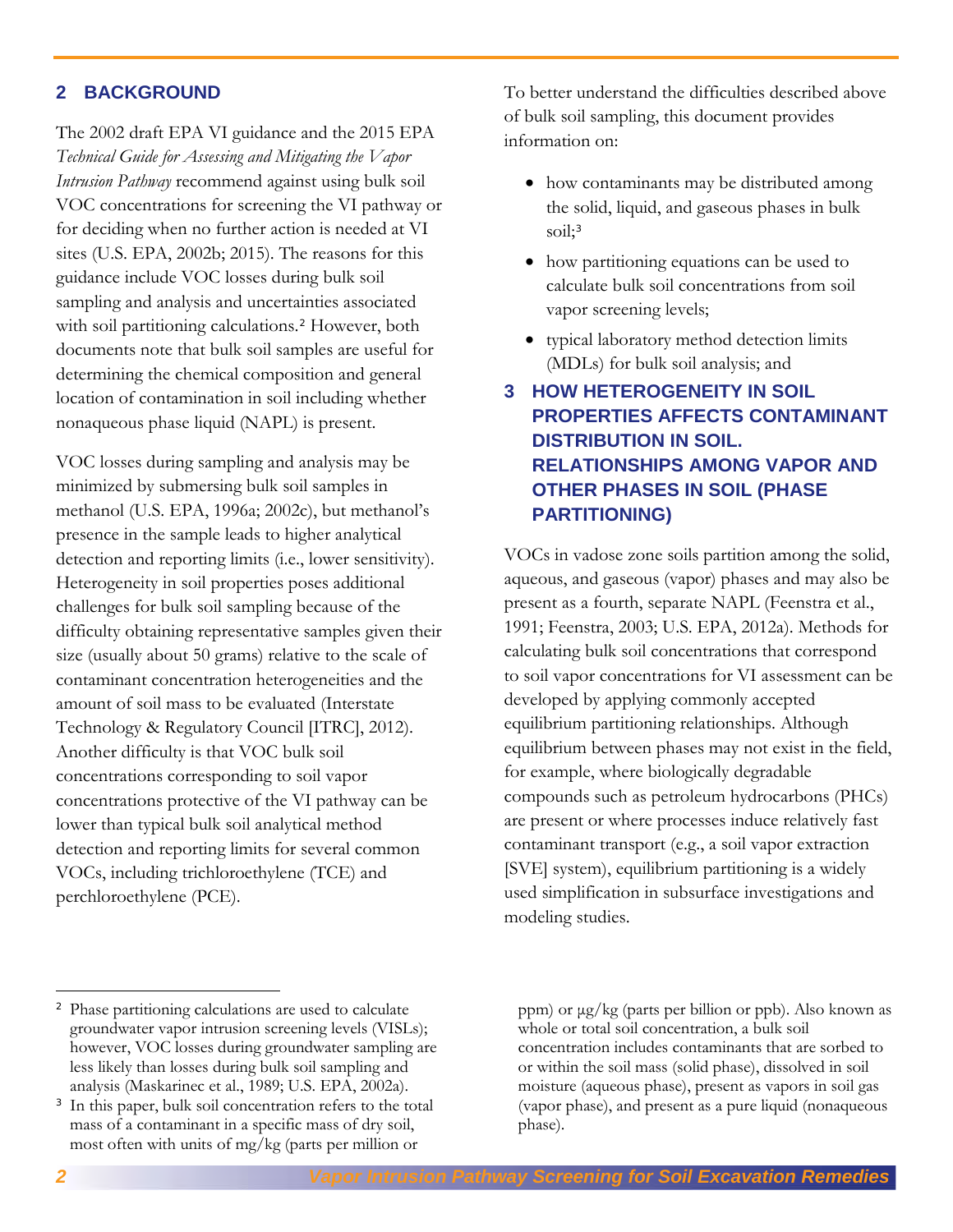The mass of a VOC associated with the soil solid phase is controlled by the amount of organic carbon in the soil to which VOCs adsorb,<sup>[4](#page-2-0)</sup> and the VOC's affinity for soil organic carbon, which is typically expressed in terms of the VOC's organic carbon partition coefficient  $(K_{oc})$ . The mass of VOCs associated with the soil aqueous and vapor phases is determined by the soil moisture content, the air-filled soil porosity, and the VOC's equilibrium partitioning relationship between vapor and water, as expressed by its Henry's Law constant (HLC) (Thomas, 1990).

#### If NAPLs are not present and the VOC

concentrations in the soil phases are at equilibrium, the bulk soil concentration (*Cbulk*) corresponding to a particular soil vapor phase concentration (*Cvapor*) of interest can be derived from the soil-water partition equations and default soil properties provided in EPA's *Soil Screening Guidance Technical Background Document* (U.S. EPA, 1996b) as follows:

$$
C_{bulk} = \frac{C_{vapor}}{HLC \rho_b} (K_{oc} f_{oc} \rho_b + \theta_w + HLC \theta_a)
$$
 Eq. 1

where

 $\overline{\phantom{a}}$ 

- $C_{bulk}$  = bulk soil concentration (mass/mass), site specific
- $C_{\textit{vapor}}$  = soil vapor concentration (mass/volume), site specific
- *HLC* = dimensionless Henry's Law constant, chemical specific
- $\rho_b$  = dry soil bulk density (mass/volume), default =  $1,500 \text{ kg/m}^3$
- $K_{\alpha c}$  = organic carbon partition coefficient (volume/mass), chemical specific
- $f_{\alpha}$  = fraction of organic carbon in soil  $(mass/mass)$ , default = 0.006 (0.6%)
- $\theta$ <sup>*w*</sup> = water-filled soil porosity (volume/volume),  $default = 0.15$
- $\theta$ <sup>a</sup> = air-filled soil porosity (volume/volume) =  $n - \theta_w$

 $n =$  total porosity (volume/volume),  $default = 0.43$ 

These equilibrium partitioning relationships are also used in calculating the EPA Regional Screening Levels (U.S. EPA, 2014a).

If a pure-phase NAPL is present in the soil and the soil is considered to be a closed system, the vapor phase concentration (*Cvapor*), which is typically expressed as the mass of VOC divided by the total volume of the vapor phase, can be related to the pure or NAPL phase vapor pressure (*Pv*) by rearranging the ideal gas law to the following:

$$
C_{vapor, NAPL} = \frac{MW \cdot P_v}{R \cdot T}
$$
 Eq. 2

where

 $MW = molecular weight (g/mol)$ 

- *Pv* = vapor pressure (mmHg)
- $R =$  universal gas constant (62.36367 x 10<sup>-3</sup> m<sup>3</sup> mm  $Hg \cdot K^{-1} \cdot mol^{-1}$

 $T =$  temperature (298.15°K = 25°C)

The saturated bulk soil concentration (*Cbulk,sat*) above which NAPL is likely to be present in the soil is calculated by substituting *Cvapor,NAPL* for *Cvapor* in Equation 1 (U.S. EPA, 2002c):

$$
C_{bulk,sat} = \frac{C_{vapor, NAPI}}{HLC \rho_b} [(K_{oc} f_{oc} \rho_b) + \theta_w + (HLC \theta_a)] \text{ Eq. 3}
$$

where all other parameters are as defined above. In this case, the solid, liquid, and gas phases contain the maximum possible mass (at equilibrium) and are considered saturated. In other words, *Cbulk,sat* is the bulk soil concentration that corresponds to the maximum (i.e., saturated) dissolved, sorbed, and vapor VOC concentrations in a soil. Any additional VOC mass would necessarily be present as a NAPL phase and will not result in higher vapor, dissolved, or sorbed concentrations. Note that at or below the saturated bulk soil concentration, most (>85%) of the

but this is not usually a significant fraction of the total soil VOC mass because most natural soils are sufficiently moist.

*Vapor Intrusion Pathway Screening for Soil Excavation Remedies 3* 

<span id="page-2-0"></span><sup>4</sup> Organic carbon is usually the dominant sorbent in a soil down to an organic carbon content of about 0.1% (Brusseau, 1994; Rorech, 2001). In very dry soils, VOCs can adsorb to mineral surfaces (Chiou and Shoup, 1985),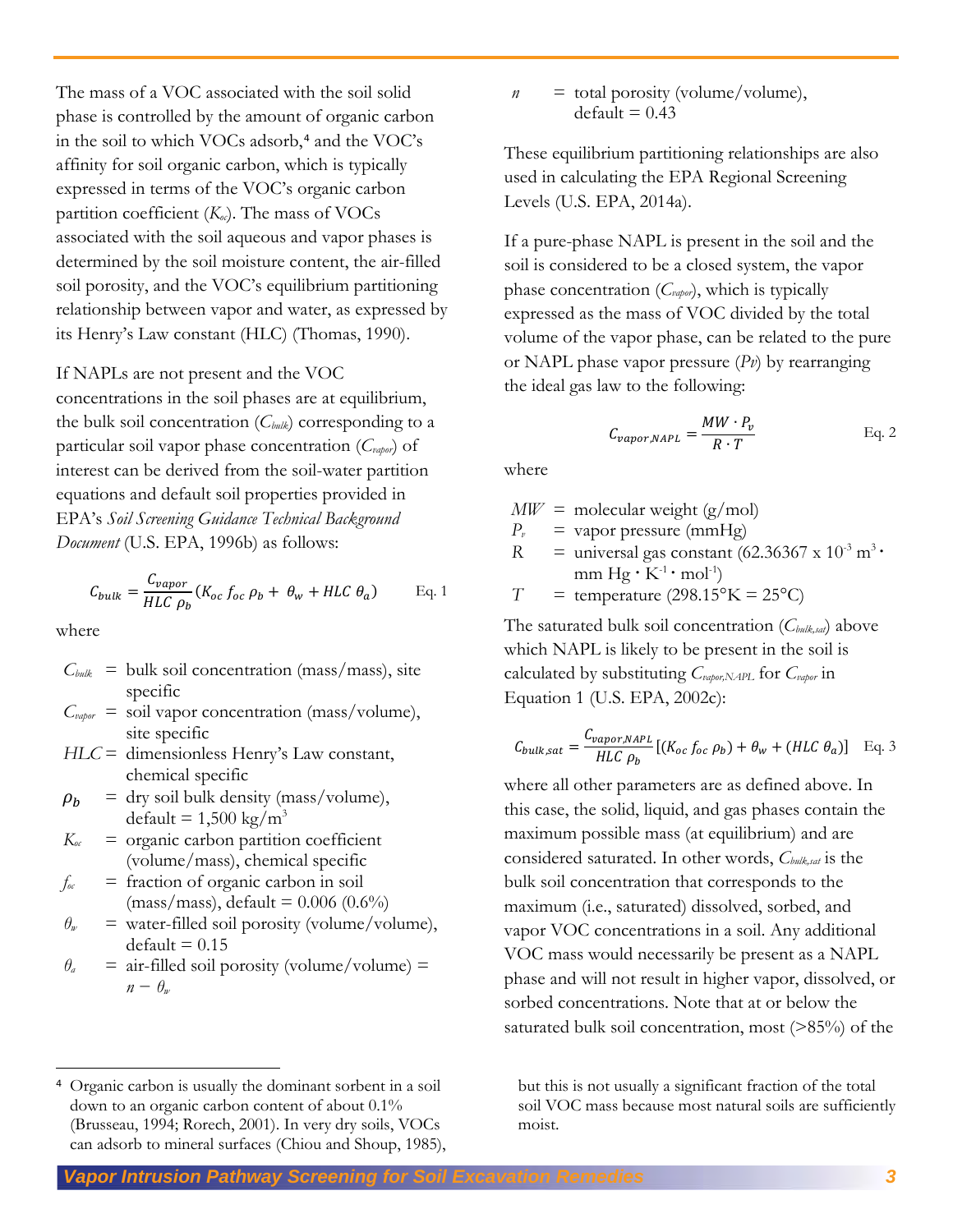VOC mass is present in aqueous and sorbed phases, whereas at concentrations above the saturated bulk soil concentrations, most of the VOC mass is present in the NAPL.

These relationships are used in Section 4 to calculate bulk soil concentrations corresponding to soil vapor concentrations of interest for VI assessments (i.e., soil vapor screening levels and soil vapor concentrations indicating NAPL is present), which will illustrate both the benefits and limitations of bulk soil sampling for the VI pathway.

# <span id="page-3-0"></span>**4 CHALLENGES IN BULK SOIL SAMPLING AND ANALYSIS**

#### <span id="page-3-1"></span>*4.1 Volatilization and Degradation Losses*

There is a potential for significant losses of VOCs by volatilization, degradation, or a combination of the two when collecting bulk soil samples in the field, during storage prior to analysis, and during subsampling and sample preparation in the laboratory. Studies evaluating soil sampling and analysis protocols have shown that VOC concentrations can be biased low by a factor between 10 and 1,000 when methods to minimize VOC losses are not employed (e.g., U.S. EPA, 1993; 2002a).

Soil sampling using EPA's SW-846 Method 5035 specifies immediate immersion of the soil sample in methanol to minimize volatilization losses and degradation (U.S. EPA, 1996a), but a field technician needs to be vigilant and must work quickly (Indiana Department of Environmental Management, 2012). Additionally, the presence of methanol in the sample reduces analytical sensitivity and elevates MDLs<sup>[5](#page-3-3)</sup> by

one or two orders of magnitude. Methanol also is flammable and can be dangerous to transport.

Alternative Method 5035a provides for field sampling with certain sampling devices such as the EnCore and Associated Design & Manufacturing samplers<sup>[6](#page-3-3),[7](#page-3-4)</sup> that allow analysis using purge-and-trap sample extraction techniques and do not involve methanol preservation (U.S. EPA, 2002a). These devices minimize VOC loss by confining the sample in a sealed zero headspace chamber, with storage for up to 48 hours before laboratory preservation and preparation for analysis. They function well for cohesive, uncemented soils but are not suitable for noncohesive or cemented soils that can cause headspace to develop within the device during or after sampling. The sensitivity of this method is greater than that of the methanol preservation approach, providing lower detection and reporting limits. However, the sample size is small for these devices,<sup>[8](#page-3-5)</sup> so problems of representative sampling remain a limitation.

#### <span id="page-3-2"></span>*4.2 Sensitivity of Analytical Methods for Bulk Soil Samples*

Bulk soil analytical methods have MDLs typically around 35 μg/kg or higher when methanol is used as a field preservative (e.g., EPA Method 5035; U.S. EPA, 1996a) and about one to two orders of magnitude lower when methanol is not used (e.g., EPA Method 5035a; U.S. EPA, 2002a). Table 1 compares typical MDLs for both analytical methods with bulk soil concentrations corresponding to target subslab soil gas concentrations (i.e., subslab vapor screening levels) from EPA's Vapor Intrusion Screening Level (VISL) Calculator<sup>[9](#page-3-6)</sup> (U.S. EPA, 2014e; 2015). The bulk soil concentrations corresponding to

l

<span id="page-3-6"></span><span id="page-3-5"></span><span id="page-3-4"></span><span id="page-3-3"></span><sup>&</sup>lt;sup>5</sup> The MDL statistically defines the minimum concentration of a substance that can be detected, with 99% confidence that the analyte concentration is greater than zero. The reporting limit is set by the analytical laboratory above the MDL to accommodate day-to-day variation in laboratory instrument sensitivity. In general, values between the MDL and the reporting limit represent true detections whose concentration cannot be reliably quantified.

<sup>6</sup> [http://www.ennovativetech.com/non-methanol](http://www.ennovativetech.com/non-methanol-sampling/en-core-sampler-information)[sampling/en-core-sampler-information](http://www.ennovativetech.com/non-methanol-sampling/en-core-sampler-information) 

<sup>7</sup> <http://www.associateddesign.com/catalog.pdf>

<sup>8</sup> For example, the EnCore device collects a single 5- or 25-g soil sample, and Associated Design and Manufacturing's device produces 5- and 10-g samples.

<sup>9</sup> EPA's VISL Calculator is available online at [www.epa.gov/oswer/vaporintrusion/documents/VISL-](http://www.epa.gov/oswer/vaporintrusion/documents/VISL-Calculator.xlsm)[Calculator.xlsm](http://www.epa.gov/oswer/vaporintrusion/documents/VISL-Calculator.xlsm)*.*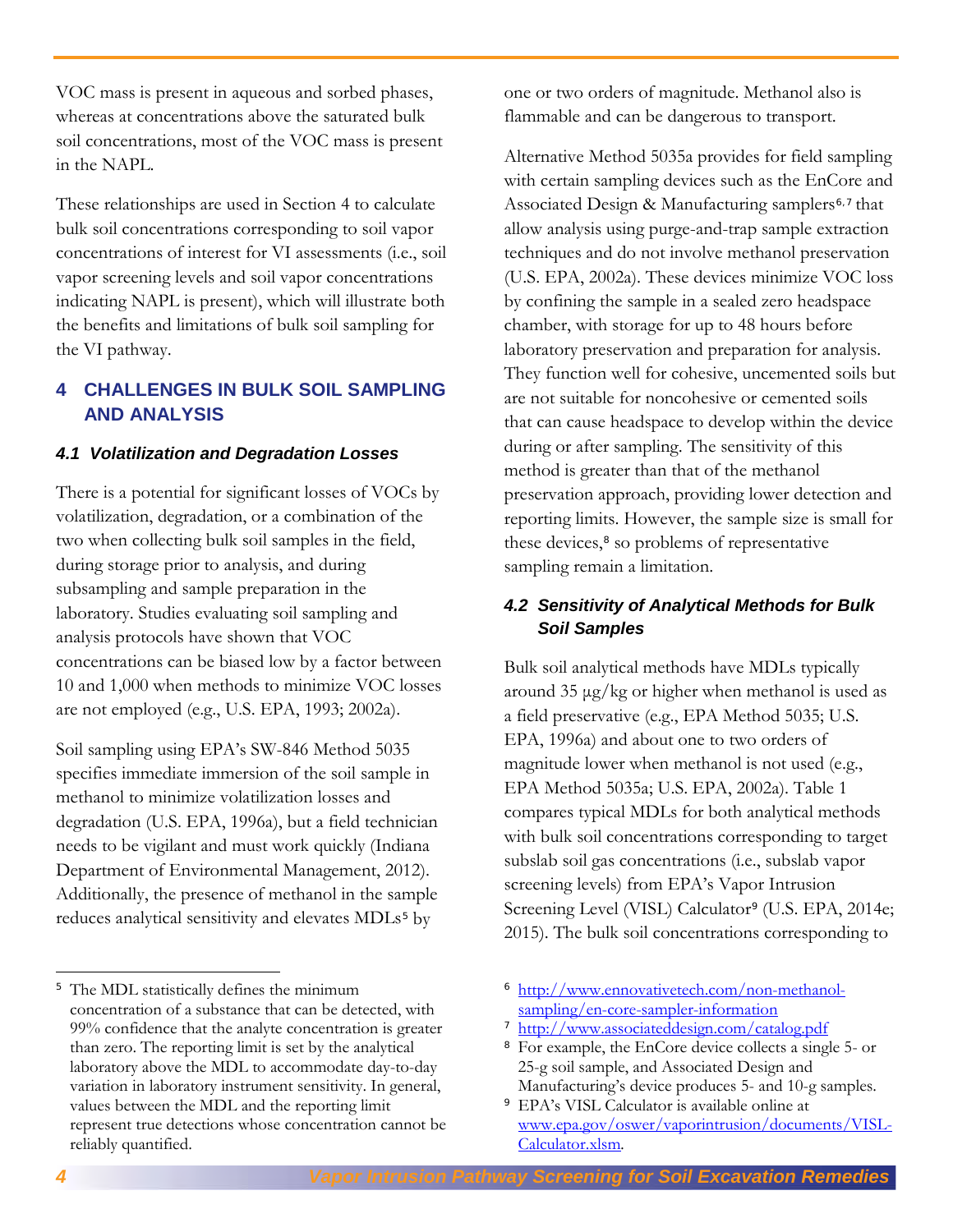these subslab vapor screening levels were calculated using Equation 1, default values for soil properties from EPA's Supplemental Soil Screening Guidance (U.S. EPA, 2002c), and the chemical-specific Henry's Law constants (HLC) and soil/organic carbon partition coefficients  $(K_{\alpha})$  taken from the VISL Calculator and shown in Table 1.

The calculated bulk soil concentrations corresponding to the subslab vapor screening levels are 30 to 80,000 times lower than the Method 5035 methanol MDLs for many VOCs, except for some VOCs that are not very toxic and have high screening levels. These bulk soil concentrations are also below the nonmethanol MDLs for constituents of most concern for VI, including TCE and PCE. Thus, for the VOCs that are typically of concern for the VI pathway, bulk soil samples analyzed using the currently available analytical methods cannot adequately assess VI risks.

Either the nonmethanol or methanol method is capable of evaluating the presence of NAPL sources in soil. Table 1 includes the saturated bulk soil concentrations (in column 6) calculated using Equations 2 and 3, above which NAPL would be expected to be present in the soil; in all cases, these concentrations are orders of magnitude higher than the MDLs. Soil with NAPL generally represents the bulk of the mass of VOCs in the vadose zone sources, so delineating and excavating the NAPLcontaining soil represents the greatest opportunity for mass removal and is an appropriate application for bulk soil VOC analysis. The remaining VOCs in unexcavated soil can often be more cost-effectively remediated by polishing steps that may include natural attenuation, SVE, or bioventing; see Section 6 for additional information.

The calculated bulk soil concentrations listed in Table 1 were derived assuming equilibrium partitioning among phases, which is a widely used simplification when evaluating subsurface contaminant distribution, fate, and transport. Equilibrium partitioning is expected when concentrations are steady over time and sufficient time is available for equilibration

among phases. In actuality, equilibrium conditions may not exist in the field because the kinetics of phase-transfer mechanisms may be slower than the rate of change in VOC concentrations in response to changes in atmospheric temperature and pressure, infiltration of rainwater, and water table fluctuations. Furthermore, phase partitioning may not be perfectly linear and reversible as the equations assume. For these reasons, the bulk soil concentrations corresponding to screening-level vapor concentrations presented in Table 1 are approximate and may be uncertain (i.e., generally lower than field measured values) by an order of magnitude or more (Carr et al., 2010).

#### <span id="page-4-0"></span>*4.3 Heterogeneity of Soil and Contaminant Distribution*

Collecting bulk soil samples that represent the bulk VOC concentration in soil can be challenging because of heterogeneity in the soil properties (fraction of organic carbon, porosity, and moisture content) that control the mass of VOCs that can be held by a soil. The spatial scale of soil heterogeneities can vary from a few centimeters to a few meters depending on the origin and composition of the soil. Soil moisture can also vary temporally (Boulding and Barcelona, 1991; Payne et al., 2008). This heterogeneity poses a challenge for estimating average soil concentrations in unexcavated soil, given the typical size (40 g or less) and typical sampling density (often spaced meters apart) of bulk soil samples. VOC vapor concentrations in discrete soil samples may or may not be representative of larger-scale average VOC concentrations. Incremental sampling techniques such as those developed by Hewitt et al. (2008) can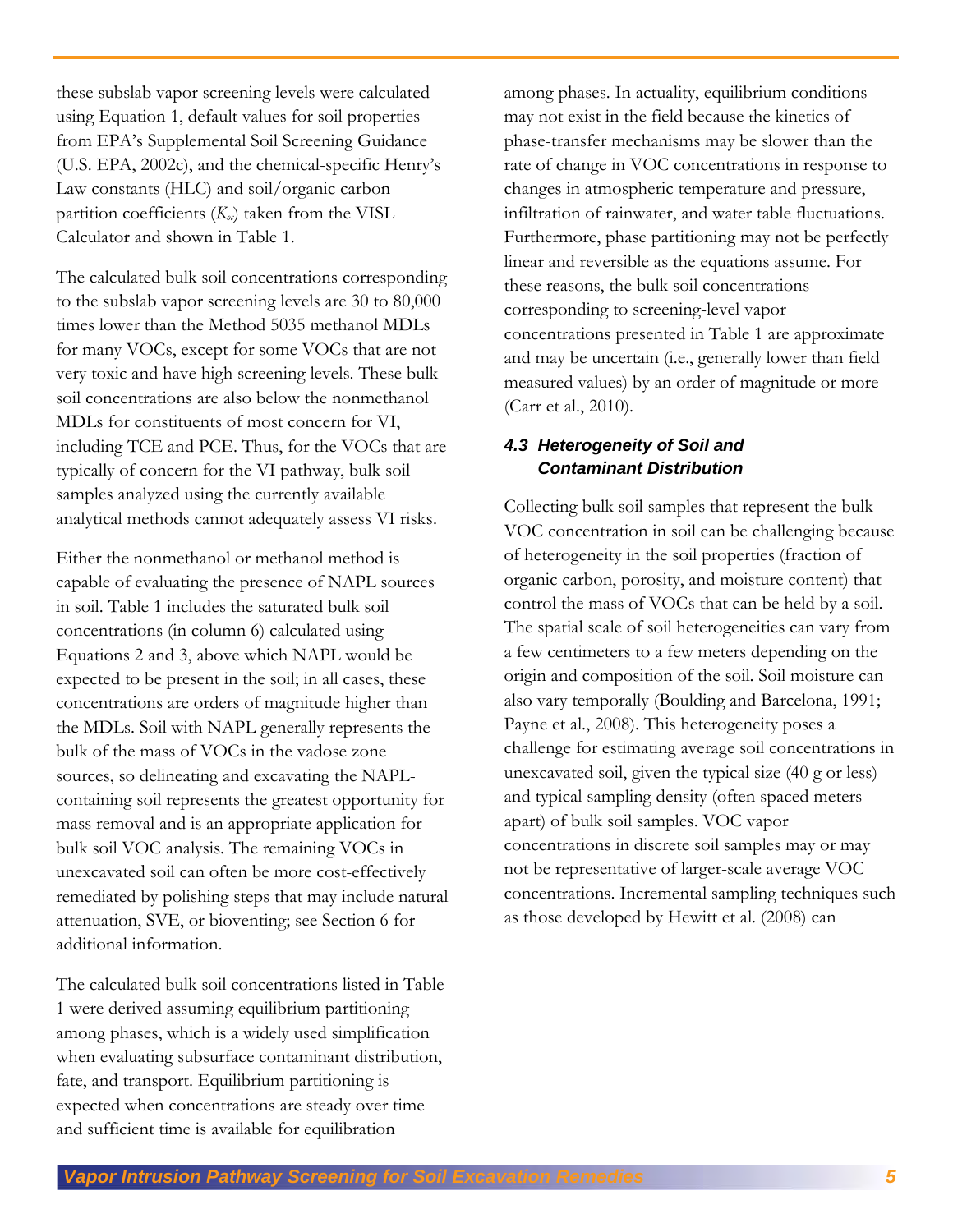**Table 1.** Calculated Example Bulk Soil Concentrations Corresponding to Generic Subslab Vapor Screening Levels, NAPL Saturation, and Detection Limits for Selected VOCs

|                             | <b>Target</b><br><b>Indoor Air</b> |                 | Target<br><b>Subslab Soil</b><br><b>Gas Conc.</b> | <b>Bulk Soil Conc.</b><br>Corresponding | <b>NAPL</b>        | <b>Saturated</b> | <b>Typical Bulk Soil</b><br><b>Method Detection</b><br>Limit |              |         |                 |            |            |
|-----------------------------|------------------------------------|-----------------|---------------------------------------------------|-----------------------------------------|--------------------|------------------|--------------------------------------------------------------|--------------|---------|-----------------|------------|------------|
|                             | Conc. $@$                          |                 | for $AF = 0.03$                                   | to Target                               | Phase              | (Eq. 3.3)        |                                                              |              |         |                 |            |            |
|                             | $TCR =$                            |                 | $@$ TCR =                                         | <b>Subslab Soil</b>                     | <b>Vapor Conc.</b> | <b>Bulk Soil</b> |                                                              |              |         |                 |            |            |
|                             | 1E-06 or                           | <b>Toxicity</b> | 1E-06 or                                          | <b>Gas Conc.</b>                        | @ 25°C             | Conc.            |                                                              | Non-         | Mol.    | Vapor           |            |            |
|                             | $THQ = 1$                          | <b>Basis</b>    | $THQ = 1$                                         | (Eq. 1)                                 | (Eq. 2)            | (Eq. 3)          | <b>Methanol</b>                                              | methanol     | Weight  | <b>Pressure</b> | $K_{oc}$   | <b>HLC</b> |
| <b>Chemical Name</b>        | $(\mu g/m^3)$                      | <b>C/NC</b>     | $(\mu g/m^3)$                                     | $(\mu g/kg)$                            | $(\mu g/m^3)$      | $(\mu g/kg)$     | $(\mu g/kg)$                                                 | $(\mu g/kg)$ | (g/mol) | (mm Hg)         | $(m^3/kg)$ | $(\cdot)$  |
| Benzene                     | 3.6E-01                            | $\mathsf{C}$    | $1.2E + 01$                                       | 5.4E-02                                 | $4.0E + 08$        | $1.8E + 06$      | $3.4E + 01$                                                  | 3.7E-01      | 78      | 95              | 0.15       | 0.23       |
| Carbon Tetrachloride        | 4.7E-01                            | C               | $1.6E + 01$                                       | 7.9E-03                                 | $9.5E + 08$        | $4.8E + 05$      | $3.4E + 01$                                                  | 9.4E-01      | 154     | 115             | 0.044      | 1.1        |
| Chloroform                  | $1.2E - 01$                        | C               | $4.1E + 00$                                       | 8.7E-03                                 | $1.3E + 09$        | $2.7E + 06$      | $3.4E + 01$                                                  | $1.1E + 00$  | 119     | 197             | 0.032      | 0.15       |
| Dichlorobenzene, 1,2-       | $2.1E + 02$                        | <b>NC</b>       | 7.0E+03                                           | $2.1E + 02$                             | $1.2E + 07$        | $3.6E + 05$      | $1.7E + 01$                                                  | 5.4E-01      | 147     | 1.5             | 0.38       | 0.078      |
| Dichlorobenzene, 1,4-       | 2.6E-01                            | C               | $8.5E + 00$                                       | $2.0E-01$                               | $1.4E + 07$        | $3.3E + 05$      | $4.7E + 01$                                                  | 6.5E-01      | 147     | 1.7             | 0.38       | 0.10       |
| Dichloroethane, 1,1-        | $1.8E + 00$                        | C               | $5.8E + 01$                                       | 8.5E-02                                 | $1.4E + 09$        | $2.1E + 06$      | $3.4E + 01$                                                  | 7.2E-01      | 99      | 272             | 0.032      | 0.23       |
| Dichloroethane, 1,2-        | $1.1E - 01$                        | C               | $3.6E + 00$                                       | 2.6E-02                                 | $4.2E + 08$        | $3.0E + 06$      | $3.4E + 01$                                                  | $1.3E + 00$  | 99      | 79              | 0.040      | 0.048      |
| Dichloroethylene, 1,1-      | $2.1E + 02$                        | <b>NC</b>       | $7.0E + 03$                                       | $3.2E + 00$                             | $3.3E + 09$        | $1.5E + 06$      | $2.9E + 01$                                                  | 9.2E-01      | 97      | 634             | 0.032      | 1.1        |
| Ethylbenzene                | $1.1E + 00$                        | C               | $3.7E + 01$                                       | 3.3E-01                                 | $5.5E + 07$        | $4.8E + 05$      | $3.4E + 01$                                                  | 4.0E-01      | 106     | 9.6             | 0.45       | 0.32       |
| Tetrachloroethane, 1,1,2,2- | 4.8E-02                            | C               | $1.6E + 00$                                       | 7.2E-02                                 | $1.2E + 08$        | $5.4E + 06$      | $5.0E + 01$                                                  | $4.5E + 00$  | 168     | 13              | 0.095      | 0.015      |
| Tetrachloroethylene         | $1.1E + 01$                        | C               | $3.6E + 02$                                       | 4.0E-01                                 | $1.7E + 08$        | $1.8E + 05$      | $3.4E + 01$                                                  | 2.1E-01      | 166     | 19              | 0.095      | 0.72       |
| Toluene                     | $5.2E + 03$                        | <b>NC</b>       | $1.7E + 0.5$                                      | $1.0E + 03$                             | $1.4E + 08$        | $8.1E + 05$      | $3.7E + 01$                                                  | 3.4E-01      | 92      | 28              | 0.23       | 0.27       |
| Trichloroethane, 1,1,1-     | $5.2E + 03$                        | <b>NC</b>       | $1.7E + 0.5$                                      | $1.2E + 02$                             | 8.9E+08            | $6.3E + 05$      | $4.6E + 01$                                                  | $1.3E + 00$  | 133     | 124             | 0.044      | 0.70       |
| Trichloroethane, 1,1,2-     | 1.8E-01                            | C               | $5.8E + 00$                                       | 8.2E-02                                 | $1.7E + 08$        | $2.3E + 06$      | $7.0E + 01$                                                  | 5.9E-01      | 133     | 23              | 0.061      | 0.034      |
| Trichloroethylene           | 4.8E-01                            | C               | $1.6E + 01$                                       | $2.1E-02$                               | $4.9E + 08$        | $6.5E + 05$      | $5.0E + 01$                                                  | 5.2E-01      | 131     | 69              | 0.061      | 0.40       |
| <b>Vinyl Chloride</b>       | 1.7E-01                            | C               | $5.6E + 00$                                       | $2.2E-03$                               | $1.0E + 10$        | $3.9E + 06$      | $5.5E+01$                                                    | 9.4E-01      | 63      | 2980            | 0.022      | 1.1        |
| Xylenes                     | $1.0E + 02$                        | <b>NC</b>       | $3.5E + 03$                                       | $4.0E + 01$                             | $4.8E + 07$        | $5.5E + 05$      | $3.4E + 01$                                                  | 4.2E-01      | 106     | 8.4             | 0.38       | 0.21       |

TCR = target cancer risk; THQ = target hazard quotient;  $AF =$  subslab to indoor air attenuation factor;  $C =$  cancer;  $NC =$  noncancer;  $NAPL =$  nonaqueous phase liquid;  $K_{oc} =$  organic carbon/water partition coefficient; HLC = dimensionless Henry's Law constant.

NOTE: The target indoor air subslab soil gas concentrations were calculated using EPA's Vapor Intrusion Screening Level Calculator, which is available at

[www.epa.gov/oswer/vaporintrusion/documents/VISL-Calculator.xlsm.](http://www.epa.gov/oswer/vaporintrusion/documents/VISL-Calculator.xlsm) The bulk soil concentrations corresponding to the target subslab soil gas concentrations were calculated using Equation 1. The NAPL phase vapor concentrations were calculated using Equation 2. The saturated bulk soil concentrations were calculated using Equation 3. All bulk soil concentrations in Table 1 were calculated as example values only for the purposes of this document. They were calculated using default values from U.S. EPA (1996b; 2002c) for the variables listed in Equations 1 through 3, which may vary from actual site-specific conditions. The resulting values should not be applied to specific sites without a thorough review of the assumptions and defaults on which they are based.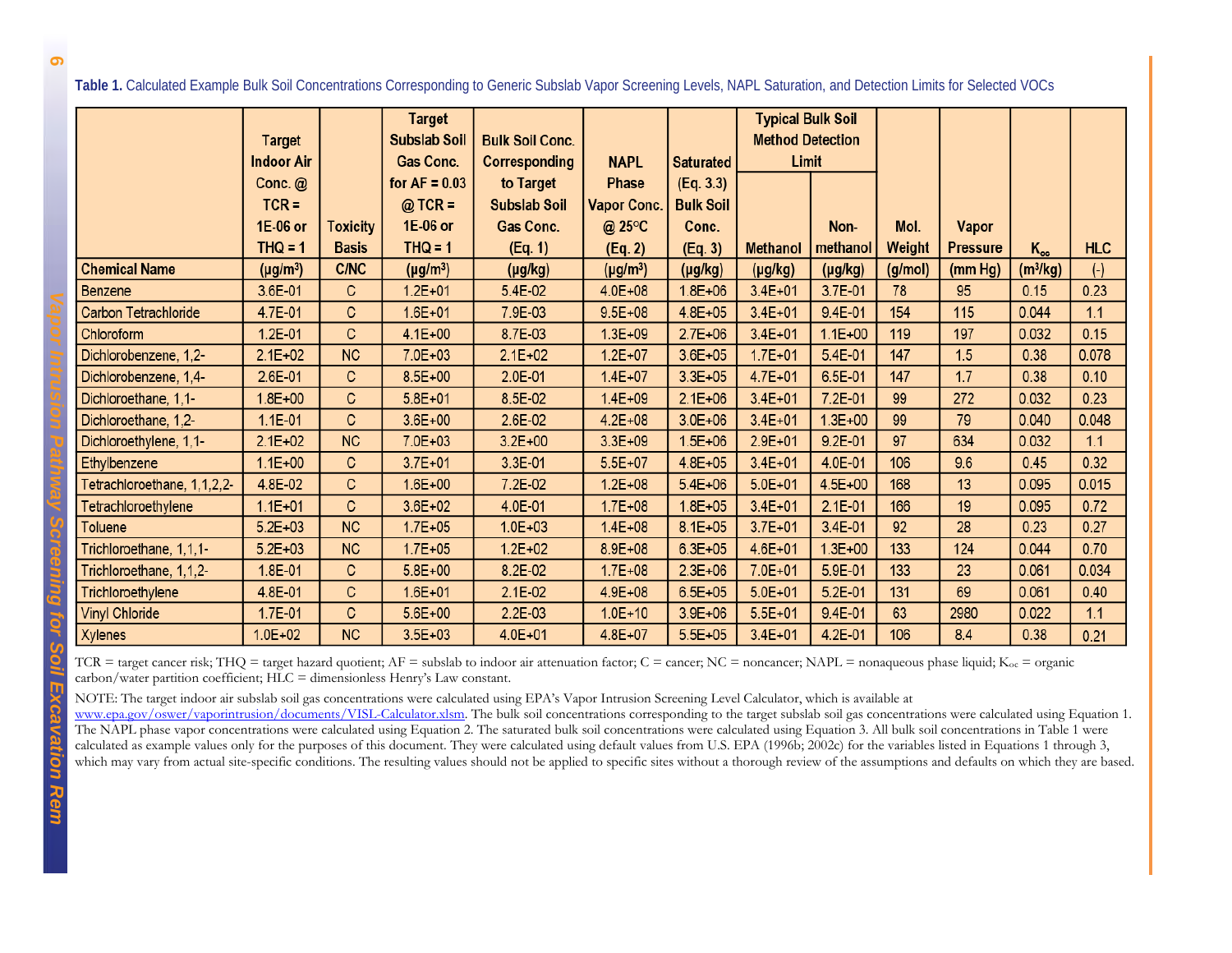minimize the influence of heterogeneity (ITRC, 2012) but are subject to the same challenges as other soil samples preserved in methanol, including detection limits that are not low enough to fully assess VI risk.

In summary, representative average bulk soil concentrations can be difficult to achieve for a given volume of soil because of the spatial heterogeneity of VOC concentrations in the soil, the volume of typical soil samples relative to the soil volume that needs to be characterized, and issues with VOC losses during sampling and analysis.

# <span id="page-6-0"></span>**5 ALTERNATIVE OPTIONS FOR MONITORING VOCS IN BULK SOIL**

Despite its limitations, bulk soil sampling can help delineate heavily contaminated (e.g., source) areas and confirm that high-VOC soil has been removed prior to other management options such as polishing remediation techniques or redevelopment with appropriate building mitigation systems. Other methods to define soil source area or excavation limits include visual inspection, field headspace screening, and soil gas monitoring.

#### <span id="page-6-1"></span>*5.1 Visual Inspection for Black Stains (PHCs) or Sudan IV Dye Testing (PHCs and Chlorinated Solvents)*

PHCs associated with crude oil can readily be identified by a characteristic black staining of soil. The presence of chlorinated solvents and free-phase fuel products that do not exhibit black staining can be detected by testing with Sudan IV dye. Soil is placed in a clear glass jar with water, and Sudan IV dye is added to color the hydrocarbons red, which allows them to be distinguished from water (U.S. EPA, 2004).

## <span id="page-6-2"></span>*5.2 Field Headspace Screening of Soil Samples*

Field headspace screening can be conducted by placing 0.5 kg to 2 kg of excavated soil (or soil from sidewalls or floors of excavated area) to about half fill a sealed container and measure the VOCs in the headspace over time (Fitzgerald, 1993; U.S. EPA,

1997; South Dakota Department of Environment and Natural Resources, 2003). If pure-phase hydrocarbons are present and the VOC concentration in the headspace drops well below the NAPL vapor concentration shown in Table 1, one can check for rebound by closing the container, waiting a few hours or agitating it for a few minutes, and retesting. If after a few hours the VOC concentrations are back up above the NAPL vapor concentration, the soil likely has NAPL source material, and excavation of such material will significantly reduce the overall VOC mass in the soil. Temperature, soil and container volume, equilibration time, and inertness of the container material all need to be specified and kept as consistent as possible during field headspace screening to minimize error and obtain consistent and comparable results (Fitzgerald, 1993; U.S. EPA, 1997; South Dakota Department of Environment and Natural Resources, 2003).

Field screening of headspace and soil gas probe samples for total hydrocarbons can be conducted using a photoionization detector (PID) for chlorinated VOCs or a flame ionization detector (FID) for PHCs. A field gas chromatograph can be used to measure individual VOCs. In the vicinity of a NAPL, PID or FID readings will likely go off-scale  $(e.g., > 10,000$  ppmv on a PID), or the FID may flame out because there is not enough oxygen. The range of these portable instruments is several orders of magnitude, so they are easily sensitive enough for source delineation. For example, the ITRC guidance on petroleum VI recommends a value of 500 ppmv as a PID/FID level indicative of a NAPL source and provides additional useful indicator criteria for identifying the presence of PHCs in soil (ITRC, 2014), as does Mass DEP (1996).

## <span id="page-6-3"></span>*5.3 Soil Gas Monitoring*

Soil gas monitoring probes installed into undisturbed soil or the intact soil in excavation sidewalls and floors is commonly used as a line of evidence to assess VI risks (U.S. EPA, 2015) and can be used to determine whether further excavation is needed. The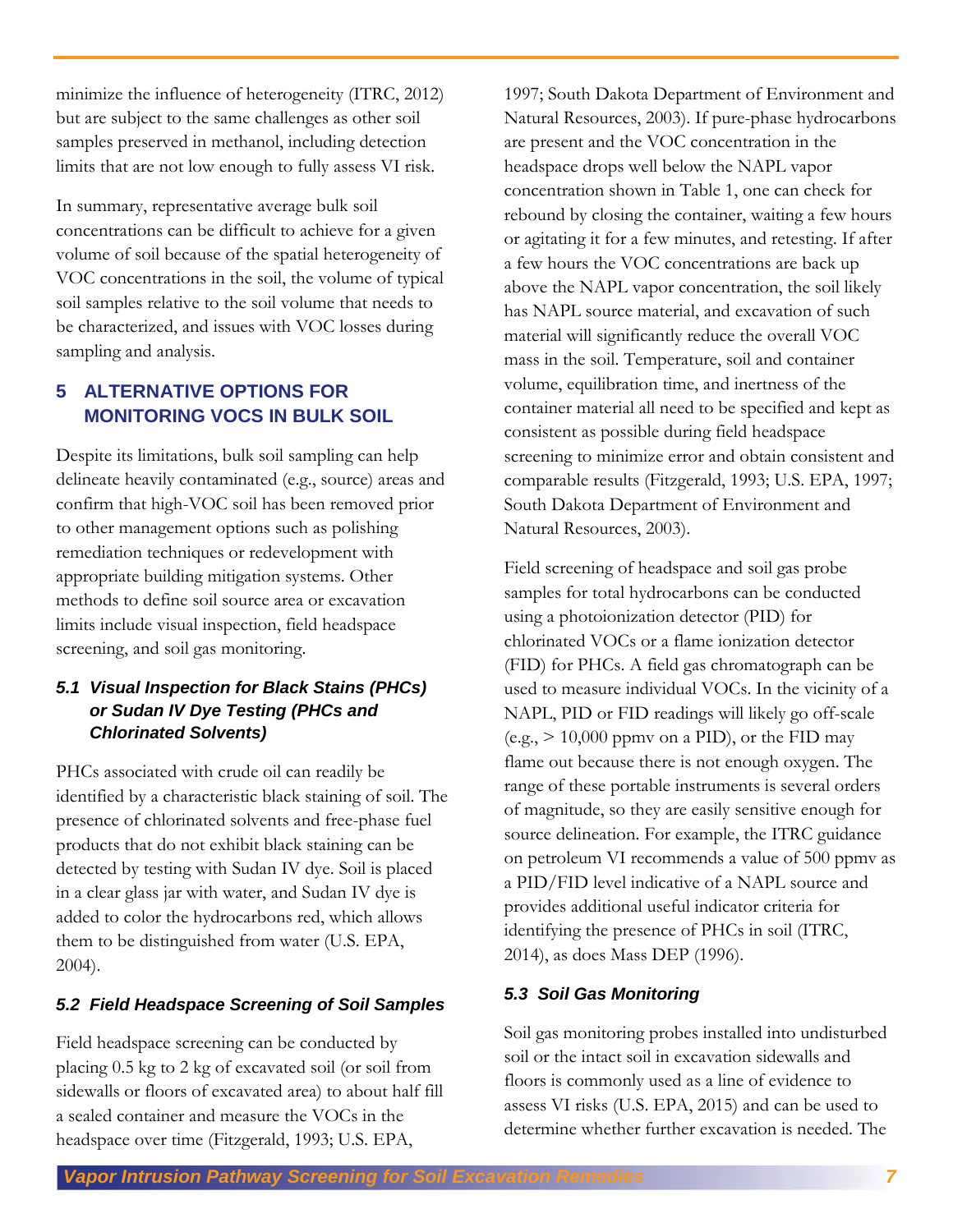probes need to be installed at a sufficient depth to pass a leak test to ensure they are truly sampling soil gas. The soil gas samples collected with this method can be analyzed with methods (such as TO-15 and TO-17) that have MDLs sufficiently low to directly assess VI potential. Soil gas samples can be analyzed in the field with a mobile laboratory/instrument or shipped for analysis in a fixed laboratory.

However, pausing excavation operations to sample and analyze soil gas may not be practicable. Leaving an excavation open for a long period may pose safety concerns and affect the excavation schedule and cost. Additionally, soil vapor concentrations measured in an excavation may not be representative of those that may arise when buildings are constructed. There are also complications in obtaining representative soil gas samples if the soils are wet; soils under buildings are likely to be drier than surrounding open areas subject to recharge. Furthermore, soil vapor concentration profiles in the absence of buildings may differ considerably from profiles that may develop after a building is constructed.

# <span id="page-7-0"></span>**6 OPTIONS FOR ENHANCING SOIL EXCAVATION REMEDIES TO REDUCE VAPOR INTRUSION RISK**

Soil excavation commonly is used to remediate VOCs and can be the most practical and cost-effective remedy where high concentrations of VOCs are present and accessible at shallow depths (~20 ft or less). A key parameter in designing an excavation remedy is the bulk soil concentration that can remain unexcavated, which is used to define the extent of excavation. For example, EPA has developed and published bulk soil screening levels for the groundwater, direct ingestion, outdoor air inhalation (of VOCs and fugitive dust), and dermal contact exposure pathways (e.g., U.S. EPA, 1996b; 2002a).

As previously described, however, bulk soil sampling and analysis is not sufficiently sensitive for most VOCs to adequately evaluate the protectiveness of an excavation remedy for indoor air exposures through the VI pathway. An alternative approach for soil may

be to excavate as much source material (e.g., NAPLcontaining soil) as possible and employ polishing remedies to bring the unexcavated soil concentrations down to levels that will not lead to a VI concern. The following examples of subsurface remediation technologies can be used to augment or polish soil excavation remedies (Suthersan, 1997; Nyer et al., 2001; Van Deuren et al., 2002):

- SVE (U.S. EPA, 2013) to remove VOCs from permeable soils above the water table, especially after NAPL is removed. If the soil permeability is too low for SVE, excavation to the extent possible may be the best option for contaminants that do not readily biodegrade (Suthersan, 1997; Nyer et al., 2001; Van Deuren et al., 2002);
- natural attenuation, bioventing, or both to aerobically biodegrade PHCs in place (U.S. EPA, 1994; 2012b; 2014c);
- enhanced degradation to anaerobically degrade chlorinated hydrocarbons in place (U.S. EPA, 2014b);
- backfill areas of soil excavation with lowpermeability, fine-grained material or other material to create a barrier or decrease the effective mass flux rate from the unexcavated soil to the surface; and
- building mitigation systems such as active subslab depressurization or ventilation, or vapor barrier systems (U.S. EPA, 2008; 2014d).

PHC vapor concentrations in shallow aerobic (oxygenated) soils will biodegrade naturally after excavation of NAPL, especially if the soil surface is left open to the atmosphere for a few years prior to redevelopment (Trombetta, 2008). PHCs in somewhat deeper soils or soil below buildings or other low-permeability ground cover where oxygen may be limited may benefit from a bioventing system to bring additional oxygen to the subsurface.

Chlorinated hydrocarbons like TCE and PCE are more difficult to biodegrade naturally in the vadose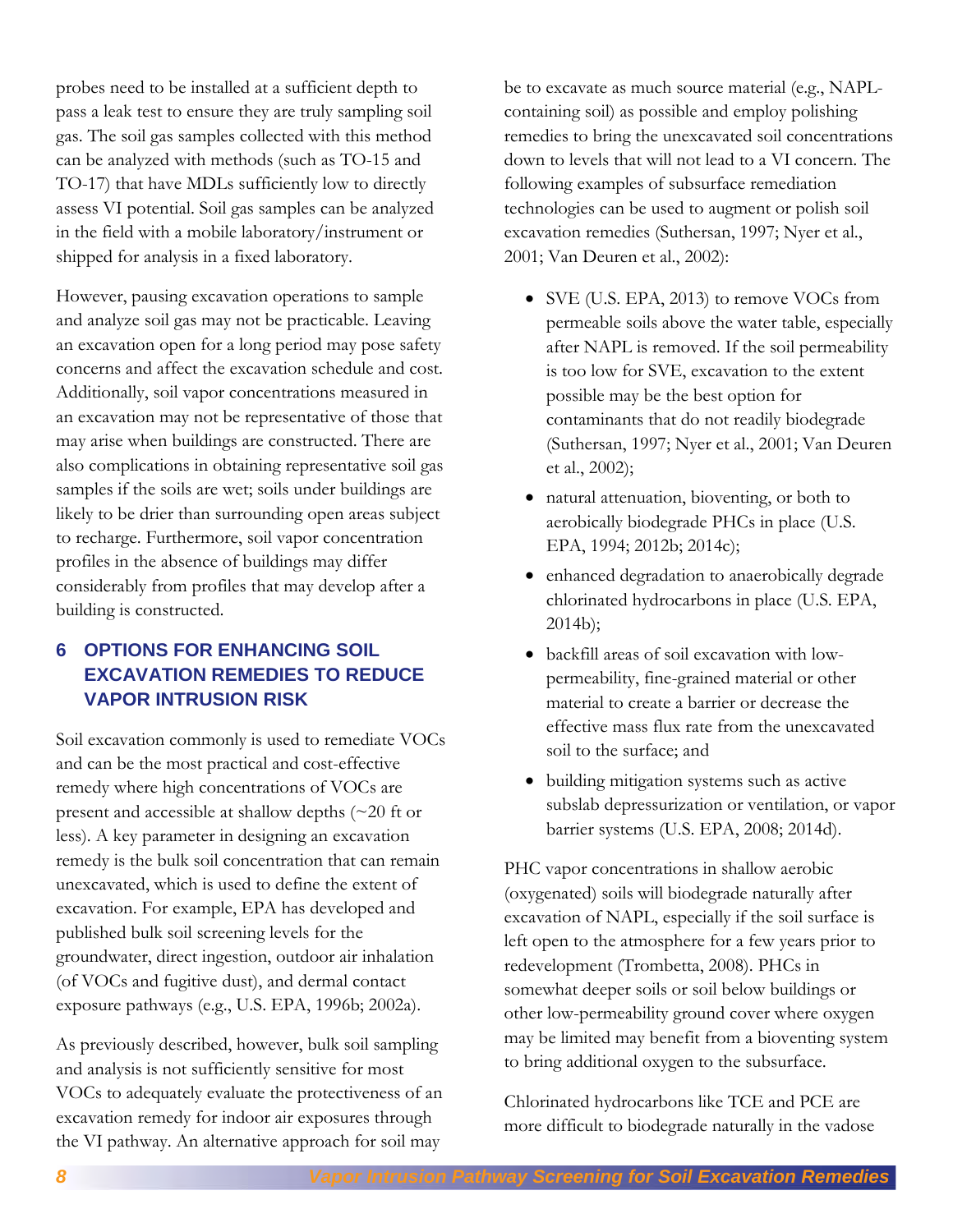zone because they usually require anaerobic (low oxygen) conditions that can be difficult to maintain above the water table. Biodegradation of chlorinated hydrocarbons often requires adding nutrients, catalysts, reducing agents, and other such supplements to maintain anaerobic conditions and enhance biodegradation.

In some cases, polishing techniques may not be needed if sufficient VOC mass is removed and the remaining mass can be shown to yield vapor concentrations that decline over time sufficiently that long-term VI risks become acceptable. This approach entails estimating the VOC mass remaining (e.g., through soil concentration profiling) and evaluating (e.g., through modeling or monitoring) the expected decrease in mass transport rates that occurs when only limited source material is available.

#### <span id="page-8-0"></span>**7 SUMMARY AND CONCLUSIONS**

This EIP discusses the benefits and limitations of bulk soil sampling for assessing VI risks from contaminated soil and describes alternatives for monitoring and enhancing soil remedies at sites where soil excavation is being considered or used as part of the remedy for VOC-contaminated soils. Topics discussed include how VOCs may be distributed among the solid, liquid, and gaseous phases in bulk soil; how to calculate bulk soil concentrations corresponding to soil vapor screening levels; how those bulk soil concentrations compare with typical laboratory detection limits for bulk soil analysis; and the usefulness of those bulk soil concentrations for assessing VI risks.

Bulk soil concentrations corresponding to VI screening levels for soil gas were calculated using equilibrium partitioning relationships and compared with typical bulk soil analysis MDLs. This evaluation indicates that bulk soil sampling is useful for identifying source areas with high concentrations of VOCs, such as where NAPL is present, and for estimating the total VOC mass that may be present in soils at a site. However, available analysis methods are

not sufficiently sensitive to detect VOCs in bulk soil concentrations corresponding to typical VI screening levels. Other challenges with bulk soil sampling and analysis include the potential for low bias (underestimation) of VOC levels due to loss during sampling and analysis and the difficulty characterizing the heterogeneity in VOC concentration distributions in the bulk soil mass of interest.

Soil excavation can be an appropriate part of a VOC contamination remedy, particularly if focused on shallow accessible source materials with relatively high concentrations of VOCs that are readily measured with bulk soil samples. But because of the limitations described above, soil excavation alone is not likely to be cost effective for soil with relatively modest VOC concentrations that may pose a VI risk but cannot be detected with current bulk soil analysis methods.

Remedies to augment soil excavation in such cases include SVE, bioventing, and natural attenuation (for PHCs); enhanced/accelerated bioattenuation (for chlorinated hydrocarbons); building structure mitigation; and backfilling excavated areas with lowpermeability barrier materials that will reduce the concentrations reaching the surface. Improved understanding (e.g., through modeling or monitoring) of the role mass flux plays in VI will help with the assessment of how much source mass needs to be excavated and what additional activities may be needed to manage post-excavation VI risk.

#### <span id="page-8-1"></span>**8 ACRONYMNS AND ABBREVIATIONS**

- EIP Engineering Issue Paper
- EPA Environmental Protection Agency
- FID Flame Ionization Detector
- HLC Henry's Law Constant
- ITRC Interstate Technology & Regulatory Council
- MDL Method Detection Limit
- NAPL Nonaqueous Phase Liquid
- PCE Perchloroethylene
- PHC Petroleum Hydrocarbon
- PID Photoionization Detector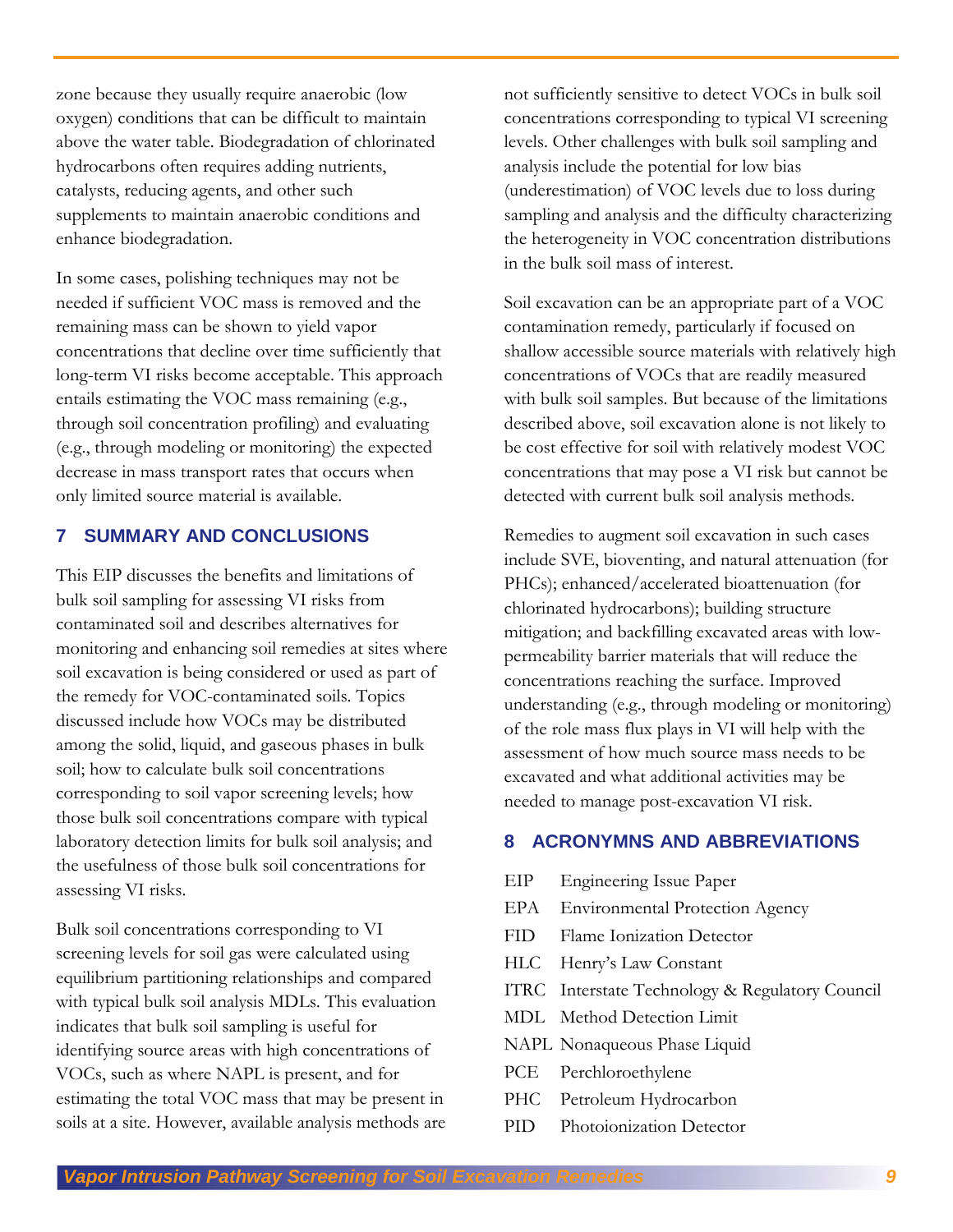- SVE Soil Vapor Extraction
- TCE Trichloroethylene
- VI Vapor Intrusion
- VISL Vapor Intrusion Screening Level
- VOC Volatile Organic Compound

#### <span id="page-9-0"></span>**9 ACKNOWLEDGMENTS**

This Engineering Issue Paper was prepared for the EPA Office of Research and Development (ORD), National Risk Management Research Laboratory (NRMRL), Engineering Technical Support Center (ETSC) by RTI International under Contract No. EP-C-11-036. Doug Grosse served as the EPA Task Order Manager and technical lead. Robert Truesdale directed the project for RTI. Additional authors were Dr. Helen Dawson of Geosyntec Consultants (lead author), Dr. Todd McAlary of Geosyntec, Chris Lutes of CH2MHILL, and Dan Carr of Sanborn|Head Associates. Helpful direction and comments were received from Dr. Henry Schuver of the EPA Office of Resource Conservation and Recovery, Hal White of the Office of Underground Storage Tanks, and Rich Kapuscinski of the Office of Superfund Remediation and Technology Innovation. Dr. Dave Mickunas of EPA's Environmental Response Team and Dr. Blayne Hartman of Hartman Environmental Geosciences peer reviewed this paper. The authors express their gratitude for all of these reviews.

As the technology and science advances, interested parties should further consult the body of literature and experience that constitutes the state of the art for vapor intrusion and soil excavation monitoring. For additional information, interested parties may also contact EPA ORD/NRMRL/ETSC:

Dr. John McKernan, Director U.S. EPA Engineering Technical Support Center 26 W. Martin Luther King Drive, Mail Code-190 Cincinnati, OH 45268 513-569-7415

Reference herein to any specific commercial products, process, or service by trade name, trademark,

manufacturer, or otherwise does not necessarily constitute or imply its endorsement, recommendation, or favor by the United States Government. The views and opinions of the authors expressed herein do not necessarily state or reflect those of the United States Government and shall not be used for advertising or product endorsement purposes.

#### <span id="page-9-1"></span>**10 REFERENCES**

Boulding, J.R., and M.J. Barcelona. 1991. Chapter 8, Geochemical variability of the natural and contaminated subsurface environment, in *Seminar Publication: Site Characterization for Subsurface Remediation*. EPA/625/4-91/026. November. Available at [http://www.epa.gov/OUST/cat/sitchasu.pdf.](http://www.epa.gov/OUST/cat/sitchasu.pdf)

- Brusseau, M.L. 1994. Chapter 7, Sorption and transport of organic chemicals, in *Handbook of Vadose Zone Characterization and Monitoring*. L.G. Wilson, L.G. Everett, and S.J. Cullen, editors. CRC Press, Boca Raton, FL.
- Carr, D.B., L.C. Levy, and A.H. Horneman. 2010. Vertical profiling to better understand vadose zone processes related to vapor intrusion. Short Paper from 2010 AWMA Vapor Intrusion Conference. Available at [http://www.clu](http://www.clu-in.org/download/contaminantfocus/vi/vadose%20zone%20profiling%20to%20better.pdf)[in.org/download/contaminantfocus/vi/vados](http://www.clu-in.org/download/contaminantfocus/vi/vadose%20zone%20profiling%20to%20better.pdf) [e%20zone%20profiling%20to%20better.pdf.](http://www.clu-in.org/download/contaminantfocus/vi/vadose%20zone%20profiling%20to%20better.pdf)
- Chiou, C.T., and T.D. Shoup. 1985. Soil sorption of organic vapors and effects of humidity on sorptive mechanisms and capacity. *Environmental Science and Technol*ogy 19(12):1196–1200.
- Feenstra, S. 2003. Spatial variability of non-aqueous phase liquid chemicals in soil-implications for source zone mass estimates. *Environmental & Engineering Geoscience* 9(1):19–23.
- Feenstra, S., D.M. Mackay, and J.A. Cherry. 1991. A method for assessing residual NAPL based on organic chemical concentrations in soil samples. *Ground Water Monitoring Review* 11(2):128–136.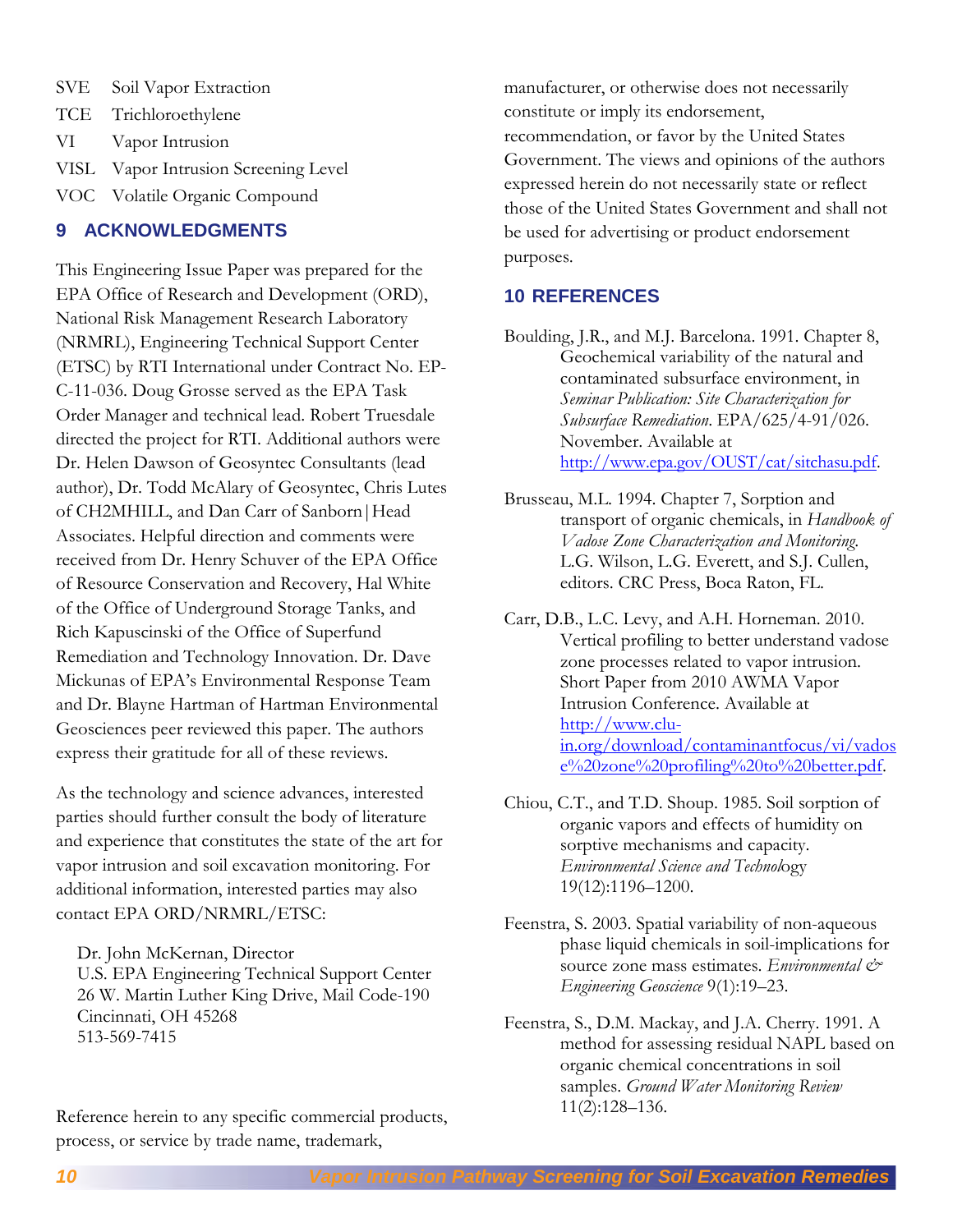- Fitzgerald, J. 1993. Chapter 4, Onsite analytical screening of gasoline contaminated media using a jar headspace procedure, in *Principles and Practices for Petroleum Contaminated Soils*. E.J. Calabrese and P.T. Kostecki, editors, Lewis Publishers, Boca Raton, FL.
- Hewitt, A.D., C. Ramsey, and S. Bigl. 2008. Multiincrement TCE vadose-zone investigation. *Remediation Journal* 19(1):125–140.
- Indiana Department of Environmental Management. 2012. *Sampling Soil and Waste for Volatile Organic Compounds (VOCs)*. Technical Guidance Document. Indianapolis. Available at [http://www.in.gov/idem/files/land\\_soil\\_sam](http://www.in.gov/idem/files/land_soil_sampling_and_waste_for_vocs.pdf) [pling\\_and\\_waste\\_for\\_vocs.pdf.](http://www.in.gov/idem/files/land_soil_sampling_and_waste_for_vocs.pdf)
- ITRC (Interstate Technology & Regulatory Council). 2012. *Technical and Regulatory Guidance: Incremental Sampling Methodology*. Section 5.4.2. February. Available at [http://www.itrcweb.org/ism-1/pdfs/ISM-](http://www.itrcweb.org/ism-1/pdfs/ISM-1_021512_Final.pdf)[1\\_021512\\_Final.pdf.](http://www.itrcweb.org/ism-1/pdfs/ISM-1_021512_Final.pdf)
- ITRC (Interstate Technology & Regulatory Council). 2014. *Petroleum Vapor Intrusion: Fundamentals of Screening, Investigation, and Management*. October. Available at http:/[/www.itrcweb.org/PetroleumVI-](http://www.itrcweb.org/PetroleumVI-Guidance)[Guidance.](http://www.itrcweb.org/PetroleumVI-Guidance)
- Maskarinec, M.P., C.K. Bayne, L.H. Johnson, S.K. Holladay, and R.A. Jenkins. 1989. *Stability of Volatile Organics in Environmental Water Samples: Storage and Preservation*. Oak Ridge National Laboratory Final Report ORNL/TM-11300. Oak Ridge, TN. August. Available at [http://www.dtic.mil/docs/citations/ADA412](http://www.dtic.mil/docs/citations/ADA412461) [461.](http://www.dtic.mil/docs/citations/ADA412461)
- Mass DEP (Massachusetts Department of Environmental Protection). 1996. *Commonwealth of Massachusetts Underground Storage Tank Closure Assessment Manual*. DEP Policy #WSC-402-96. Office of Environmental Affairs. Boston, MA. [http://www.mass.gov/eea/docs/dep/cleanu](http://www.mass.gov/eea/docs/dep/cleanup/laws/96-402.pdf)  $p/$ laws/96-402.pdf.
- Nyer, E.K., P.L. Palmer, E.P. Carman, G. Boettcher, J. Bedessem, D.F. Kidd, F. Lenzo, G.J. Rorech, and T.L. Crossman (eds.). 2001. *Insitu Treatment Technology*, 2nd ed.. Lewis Publishers, Boca Raton, FL.
- Payne, F.C., J.A. Quinnan, and S.T. Potter. 2008. *Remediation Hydraulics*. CRC Press, Boca Raton, FL.
- Rorech, G.J. 2001. Chapter 3, Vapor Extraction and Bioventing, in *In Situ Treatment Technology*, 2nd ed., E.K. Nyer et al., editors. Lewis Publishers, Boca Raton, FL.
- South Dakota Department of Environment and Natural Resources. 2003. *Standard Operating Procedure: One: Field Screening*. Version 2.0. March. Available at [https://denr.sd.gov/des/gw/Spills/Handboo](https://denr.sd.gov/des/gw/Spills/Handbook/SOP1.pdf) [k/SOP1.pdf.](https://denr.sd.gov/des/gw/Spills/Handbook/SOP1.pdf)
- Suthersan, S.S. 1997. *Remediation Engineering: Design Concepts*. CRC Press, Boca Raton, FL.
- Thomas, R.G. 1990. Chapter 16, Volatilization from Soil, in *Handbook of Chemical Property Estimation Methods: Environmental Behavior of Organic Compounds*. Lyman, W.J., W.F. Reehal, and D.H. Rosenblatt, editors. American Chemical Society, Washington, DC.
- Trombetta, M. 2008. Monitored natural attenuation and risk-based corrective action at underground storage tanks sites. Montana Department of Environmental Quality. Presented at Petroleum Tank Release Fund Subcommittee Meeting. June. Available at [http://leg.mt.gov/content/Committees/Inter](http://leg.mt.gov/content/Committees/Interim/2007_2008/environmental_quality_council/subcommittees/petro_fund/Materials/6_4_Trombetta_DEQ_presentation.ppt) [im/2007\\_2008/environmental\\_quality\\_counci](http://leg.mt.gov/content/Committees/Interim/2007_2008/environmental_quality_council/subcommittees/petro_fund/Materials/6_4_Trombetta_DEQ_presentation.ppt) [l/subcommittees/petro\\_fund/Materials/6\\_4\\_](http://leg.mt.gov/content/Committees/Interim/2007_2008/environmental_quality_council/subcommittees/petro_fund/Materials/6_4_Trombetta_DEQ_presentation.ppt) [Trombetta\\_DEQ\\_presentation.ppt.](http://leg.mt.gov/content/Committees/Interim/2007_2008/environmental_quality_council/subcommittees/petro_fund/Materials/6_4_Trombetta_DEQ_presentation.ppt)
- U.S. EPA (United States Environmental Protection Agency). 1993. *Behavior and Determination of Volatile Organic Compounds in Soil - A Literature Review.* EPA/600/R-93/140. Environmental Monitoring Systems Laboratory, Office of Research and Development, Las Vegas, NV. March. Available at [http://www.epa.gov/esd/cmb/pdf/voclr.pdf.](http://www.epa.gov/esd/cmb/pdf/voclr.pdf)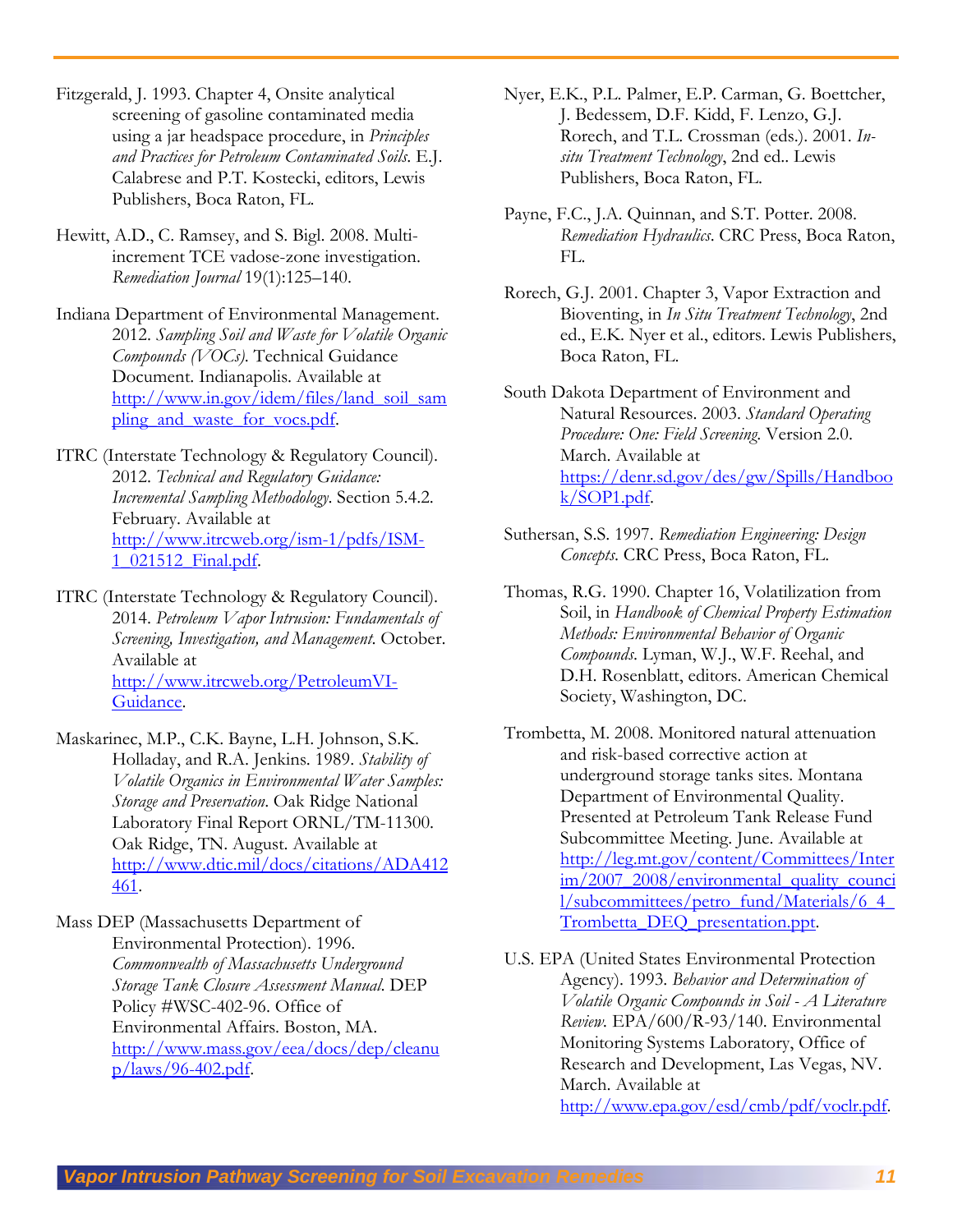- U.S. EPA (United States Environmental Protection Agency). 1994. Bioventing. Office of Solid Waste and Emergency Response, Washington, DC. Available at [http://www.epa.gov/oust/cat/biovent.htm.](http://www.epa.gov/oust/cat/biovent.htm) Last updated December 20, 2012.
- U.S. EPA (United States Environmental Protection Agency). 1996a. *Method 5035*: C*losed-System Purge-and-Trap and Extraction for Volatile Organics in Soil and Waste Samples*. SW-846 Method 5035. Office of Solid Waste and Emergency Response, Washington, DC. December. Available at [http://www.epa.gov/osw/hazard/testmetho](http://www.epa.gov/osw/hazard/testmethods/sw846/pdfs/5035.pdf) [ds/sw846/pdfs/5035.pdf.](http://www.epa.gov/osw/hazard/testmethods/sw846/pdfs/5035.pdf)
- U.S. EPA (United States Environmental Protection Agency). 1996b. *Soil Screening Guidance: Technical Background Document*. EPA/540/R-95/128. Office of Solid Waste and Emergency Response, Washington, DC. July. Available at [http://www.epa.gov/superfund/health/con](http://www.epa.gov/superfund/health/conmedia/soil/toc.htm) [media/soil/toc.htm.](http://www.epa.gov/superfund/health/conmedia/soil/toc.htm)
- U.S. EPA (United States Environmental Protection Agency). 1997. Chapter VI, Field methods for the analysis of petroleum hydrocarbons, in *Expedited Site Assessment Tools for Underground Storage Tank Sites: A Guide for Regulators*. Office of Underground Storage Tanks, Washington, DC. March. Available at [http://www.epa.gov/oust/pubs/esa-ch6.pdf.](http://www.epa.gov/oust/pubs/esa-ch6.pdf)
- U.S. EPA (United States Environmental Protection Agency). 2002a. *Supplemental Guidance for Developing Soil Screening Levels for Superfund Sites*. OSWER 9355.4-24. Office of Solid Waste and Emergency Response, Washington, DC. December. Available at [http://www.epa.gov/superfund/health/con](http://www.epa.gov/superfund/health/conmedia/soil/) [media/soil/.](http://www.epa.gov/superfund/health/conmedia/soil/)
- U.S. EPA (United States Environmental Protection Agency). 2002b. Draft Guidance for Evaluating the Vapor Intrusion to Indoor Air Pathway from Groundwater and Soils (Subsurface Vapor Intrusion Guidance). EPA 530-D-02-004. Office of Solid Waste and Emergency Response, Washington, DC. November. Available at [http://www.epa.gov/epawaste/hazard/corre](http://www.epa.gov/epawaste/hazard/correctiveaction/eis/vapor.htm) [ctiveaction/eis/vapor.htm.](http://www.epa.gov/epawaste/hazard/correctiveaction/eis/vapor.htm)
- U.S. EPA (United States Environmental Protection Agency). 2002c. Appendix A: The Collection and Preservation of Aqueous and Solid Samples for Volatile Organic Compound Analysis, in *Method 5035A: Closed-System Purge and Trap and Extraction for Volatile Organics in Soil and Waste Samples*. SW-846 Method 5035A. Office of Solid Waste and Emergency Response, Washington, DC. July. Available at [http://www.epa.gov/osw/hazard/testmetho](http://www.epa.gov/osw/hazard/testmethods/pdfs/5035a_r1.pdf) [ds/pdfs/5035a\\_r1.pdf.](http://www.epa.gov/osw/hazard/testmethods/pdfs/5035a_r1.pdf)
- U.S. EPA (United States Environmental Protection Agency). 2004. *Site Characterization Technologies for DNAPL Investigations*. EPA 542-R-04-017. Office of Solid Waste and Emergency Response, Washington, DC. Available at [http://nepis.epa.gov/Exe/ZyPURL.cgi?Dock](http://nepis.epa.gov/Exe/ZyPURL.cgi?Dockey=30005YOX.txt)  $ey=30005YOX.txt$ .
- U.S. EPA (United States Environmental Protection Agency). 2008. *Engineering Issue: Indoor Air Vapor Intrusion Mitigation Approaches*. Office of Research and Development, Cincinnati, OH. October. Available at [http://www.clu](http://www.clu-in.org/download/char/600r08115.pdf)[in.org/download/char/600r08115.pdf.](http://www.clu-in.org/download/char/600r08115.pdf)
- U.S. EPA (United States Environmental Protection Agency). 2012a. *Conceptual Model Scenarios for the Vapor Intrusion Pathway.* EPA 530-R-10- 003. Office of Solid Waste and Emergency Response, Washington, DC. February. Available at [http://www.epa.gov/oswer/vaporintrusion/](http://www.epa.gov/oswer/vaporintrusion/documents/vi-cms-v11final-2-24-2012.pdf) [documents/vi-cms-v11final-2-24-2012.pdf.](http://www.epa.gov/oswer/vaporintrusion/documents/vi-cms-v11final-2-24-2012.pdf)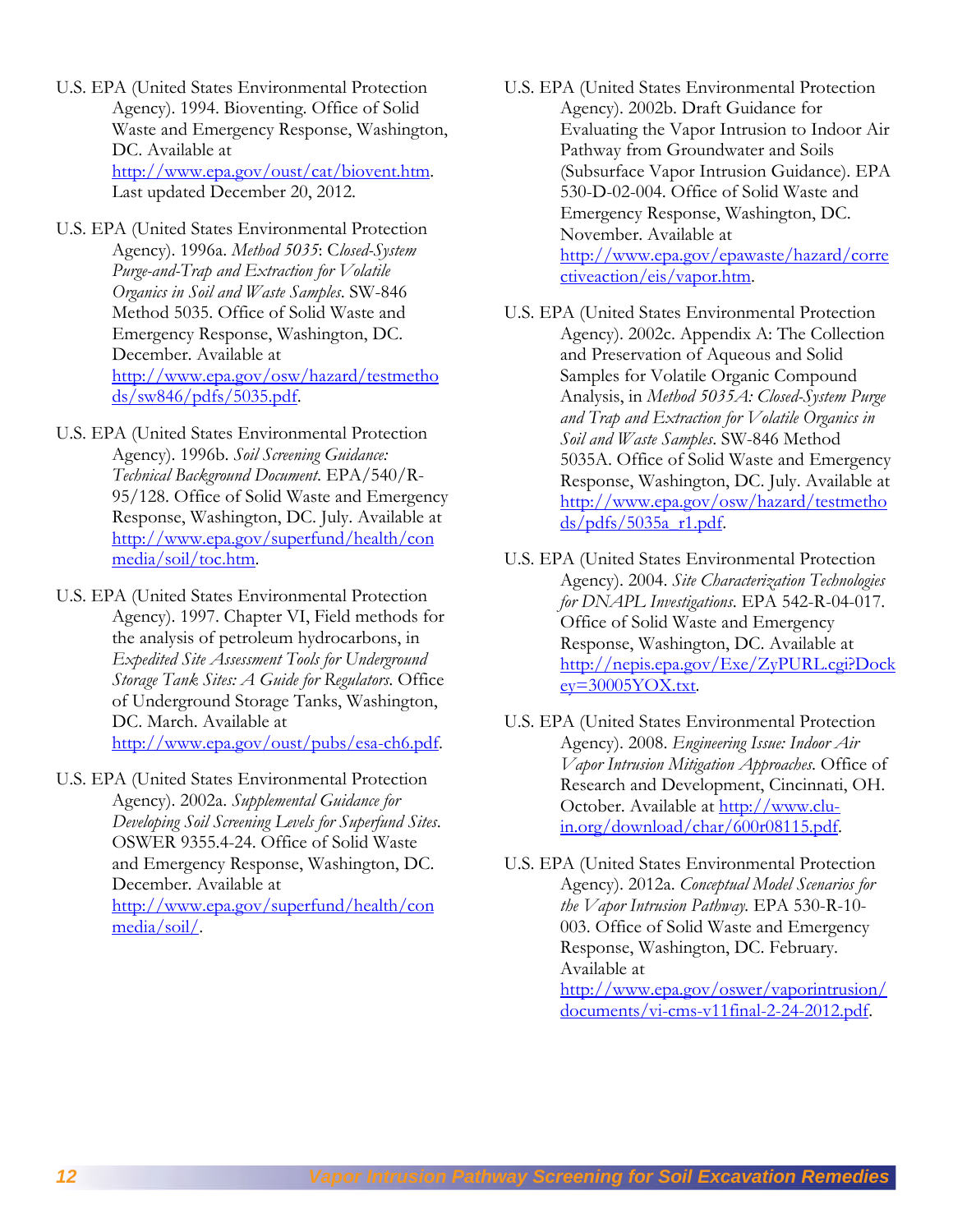- U.S. EPA (United States Environmental Protection Agency). 2012b. *Petroleum Hydrocarbons and Chlorinated Hydrocarbons Differ in Their Potential for Vapor Intrusion*. Office of Underground Storage Tanks, Washington, DC. March. Available at [http://www.epa.gov/oust/cat/pvi/pvicvi.pdf.](http://www.epa.gov/oust/cat/pvi/pvicvi.pdf)
- U.S. EPA (United States Environmental Protection Agency). 2013. *Contaminated Site Clean-Up Information: Soil Vapor Extraction*. Office of Superfund Remediation and Technology Innovation, Washington, DC. Available at [http://www.clu](http://www.clu-in.org/techfocus/default.focus/sec/Soil_Vapor_Extraction/cat/Overview/)[in.org/techfocus/default.focus/sec/Soil\\_Vap](http://www.clu-in.org/techfocus/default.focus/sec/Soil_Vapor_Extraction/cat/Overview/) [or\\_Extraction/cat/Overview/.](http://www.clu-in.org/techfocus/default.focus/sec/Soil_Vapor_Extraction/cat/Overview/) Last updated November 25, 2013.
- U.S. EPA (United States Environmental Protection Agency). 2014a. *Regional Screening Table User's Guide.* Available at [http://www.epa.gov/reg3hwmd/risk/human](http://www.epa.gov/reg3hwmd/risk/human/rb-concentration_table/usersguide.htm) [/rb-concentration\\_table/usersguide.htm.](http://www.epa.gov/reg3hwmd/risk/human/rb-concentration_table/usersguide.htm) Last updated October 21, 2014.
- U.S. EPA (United States Environmental Protection Agency). 2014b. *Remediation Technologies: Bioremediation*. Office of Superfund Remediation and Technology Innovation, Washington, DC. Available at [http://www.clu](http://www.clu-in.org/techfocus/default.focus/sec/Bioremediation/cat/Anaerobic_Bioremediation_(Direct)[in.org/techfocus/default.focus/sec/Bioremed](http://www.clu-in.org/techfocus/default.focus/sec/Bioremediation/cat/Anaerobic_Bioremediation_(Direct) [iation/cat/Anaerobic\\_Bioremediation\\_\(Direc](http://www.clu-in.org/techfocus/default.focus/sec/Bioremediation/cat/Anaerobic_Bioremediation_(Direct) [t.](http://www.clu-in.org/techfocus/default.focus/sec/Bioremediation/cat/Anaerobic_Bioremediation_(Direct) Last updated February 24, 2014.
- U.S. EPA (United States Environmental Protection Agency). 2014c. *Remediation Technologies: Natural Attenuation*. Office of Superfund Remediation and Technology Innovation, Washington, DC. Available at [http://www.clu](http://www.clu-in.org/techfocus/default.focus/sec/Natural_Attenuation/cat/Overview/)[in.org/techfocus/default.focus/sec/Natural\\_](http://www.clu-in.org/techfocus/default.focus/sec/Natural_Attenuation/cat/Overview/) [Attenuation/cat/Overview/.](http://www.clu-in.org/techfocus/default.focus/sec/Natural_Attenuation/cat/Overview/) Last updated April 17, 2014.
- U.S. EPA (United States Environmental Protection Agency). 2014d. *Remediation Technologies: Vapor Intrusion Mitigation*. Office of Superfund Remediation and Technology Innovation, Washington, DC. Available at [http://www.clu](http://www.clu-in.org/issues/default.focus/sec/Vapor_Intrusion/cat/Mitigation/)[in.org/issues/default.focus/sec/Vapor\\_Intrus](http://www.clu-in.org/issues/default.focus/sec/Vapor_Intrusion/cat/Mitigation/) [ion/cat/Mitigation/.](http://www.clu-in.org/issues/default.focus/sec/Vapor_Intrusion/cat/Mitigation/) Last updated June 14, 2014.
- U.S. EPA (United States Environmental Protection Agency). 2014e. *Vapor Intrusion Screening Level (VISL) Calculator User's Guide*. Office of Solid Waste and Emergency Response, Washington, DC. May. Available at [http://www.epa.gov/oswer/vaporintrusion/](http://www.epa.gov/oswer/vaporintrusion/documents/VISL-UsersGuide.pdf) [documents/VISL-UsersGuide.pdf.](http://www.epa.gov/oswer/vaporintrusion/documents/VISL-UsersGuide.pdf)
- U.S. EPA (United States Environmental Protection Agency). 2015. *OSWER Technical Guide for Assessing and Mitigating the Vapor Intrusion Pathway from Subsurface Vapor Sources to Indoor Air*. OSWER Publication 9200.2-154. Office of Solid Waste and Emergency Response, Washington, DC. May. Available at [http://www.epa.gov/oswer/vaporintrusion/](http://www.epa.gov/oswer/vaporintrusion/documents/OSWER-Vapor-Intrusion-Technical-Guide-Final.pdf) [documents/OSWER-Vapor-Intrusion-](http://www.epa.gov/oswer/vaporintrusion/documents/OSWER-Vapor-Intrusion-Technical-Guide-Final.pdf)[Technical-Guide-Final.pdf](http://www.epa.gov/oswer/vaporintrusion/documents/OSWER-Vapor-Intrusion-Technical-Guide-Final.pdf)
- Van Deuren, J., T. Lloyd, S. Chhetry, R. Liou, and J. Peck. 2002. *Remediation Technologies Screening Matrix and Reference Guide*, 4th Ed. Federal Remediation Technologies Roundtable. Available at [http://www.frtr.gov/matrix2/section1/toc.ht](http://www.frtr.gov/matrix2/section1/toc.html) [ml.](http://www.frtr.gov/matrix2/section1/toc.html)